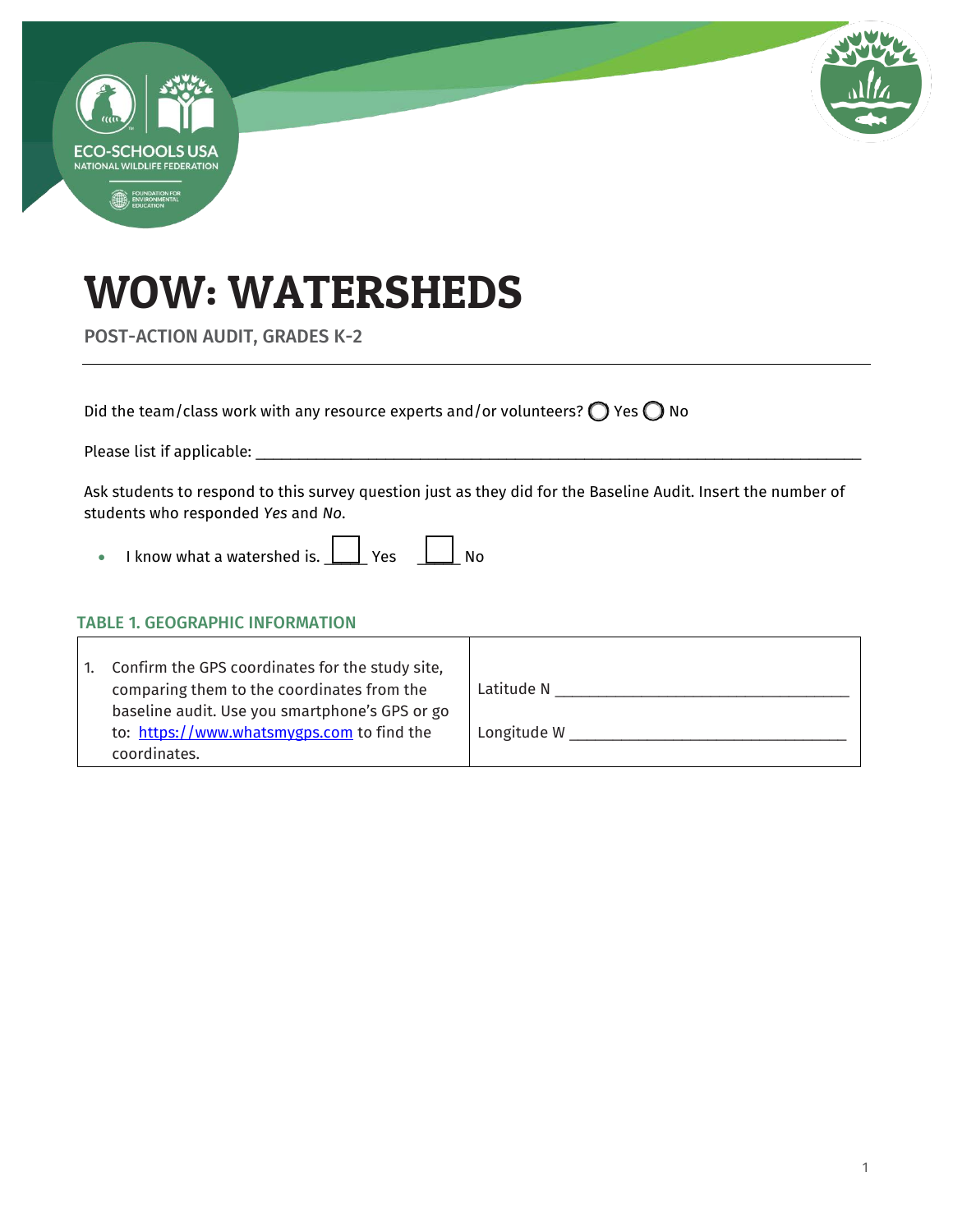





#### TABLE 2. WATERSHED CHARACTERISTICS AND BENEFITS

| 1. | What percentage of students understand that a<br>watershed is not just about water, but movement of<br>water over an area of land?                                                                                                                                                                                                      | $\%$                                                                              |
|----|-----------------------------------------------------------------------------------------------------------------------------------------------------------------------------------------------------------------------------------------------------------------------------------------------------------------------------------------|-----------------------------------------------------------------------------------|
| 2. | There are several characteristics that are used to<br>"define" a watershed. The list below is not exhaustive,<br>but are elements students at this age should identify.<br>What percentage of students can identify one or more<br>elements related to a watershed?<br>Land features (basic)<br>Water quality<br>Plants<br><b>Soils</b> | A. 0 elements<br>1 element<br><b>B.</b><br>C.<br>2-3 elements<br>4 elements<br>D. |
| 3. | A watershed is a system. What percentage of students<br>can identify one or more system benefits associated<br>with a healthy watershed?<br>Healthy plants and animals<br>$\bullet$<br>Tourism and recreation<br>Spiritual celebrations, relaxation, physical fitness<br>or other health benefits                                       | $\%$                                                                              |

#### **Think about the following question as you summarize the data in Table 2.**

- 1. How did survey responses change? Explain.
- 2. How has team/class understanding changed from the baseline audit to the post-action audit or between audit years?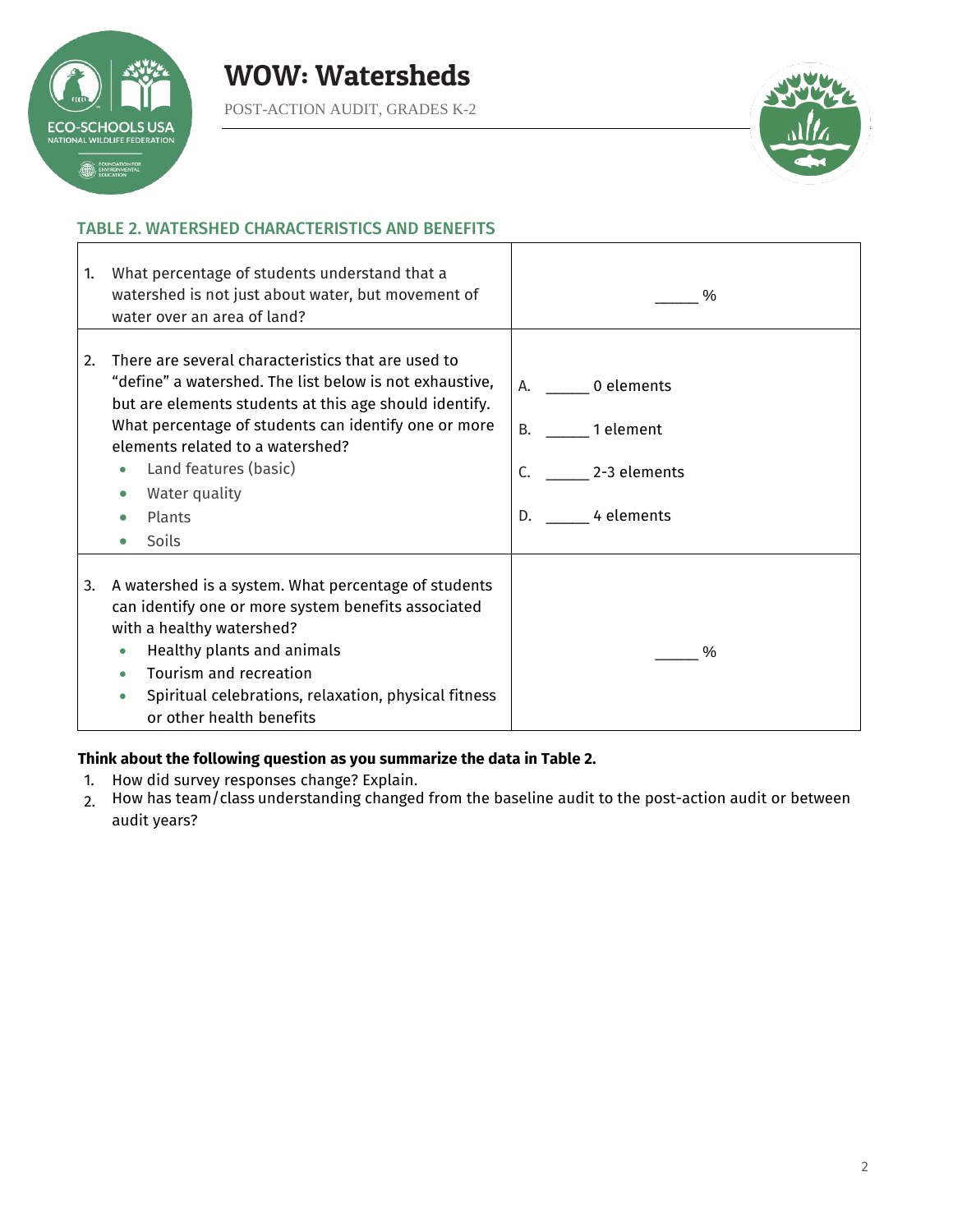



#### TABLE 3. TEMPERATURE AND PRECIPITATION

1. For today's date, collect the weather data listed to the right. Use your local weather website, application or use the following:

| Temperature in degrees Fahrenheit |  |
|-----------------------------------|--|
|                                   |  |

- <http://www.weatherbase.com/weather/state.php3?c=US>
- [www.weather.com](http://www.weather.com/)

Precipitation in inches

2. Change Over Time and Patterns

The team/class has been collecting temperature and precipitation data throughout the schoolyear or over an extended period of time. **Enlist the help of students in the upper grades or adult members of the team to calculate the temperature and precipitation averages for the year.** For months where students are not in school, collect the historical data from one of the two websites listed.

- <http://www.weatherbase.com/weather/state.php3?c=US>
- [www.weather.com](http://www.weather.com/)

| January               | $^{\circ}$ F | inches |
|-----------------------|--------------|--------|
| <b>February</b>       | $^{\circ}$ F | inches |
| March                 | ۰F           | inches |
| <b>April</b>          | $\circ$ F    | inches |
| <b>May</b>            | $\circ$ F    | inches |
| June                  | $\circ$ F    | inches |
| July                  | $\circ$ F    | inches |
| <b>August</b>         | $\circ$ F    | inches |
| <b>September</b>      | $\circ$ F    | inches |
| <b>October</b>        | $\circ$ F    | inches |
| <b>November</b>       | $\circ$ F    | inches |
| <b>December</b>       | ۰F           | inches |
| <b>Yearly Average</b> | $\circ$ F    | inches |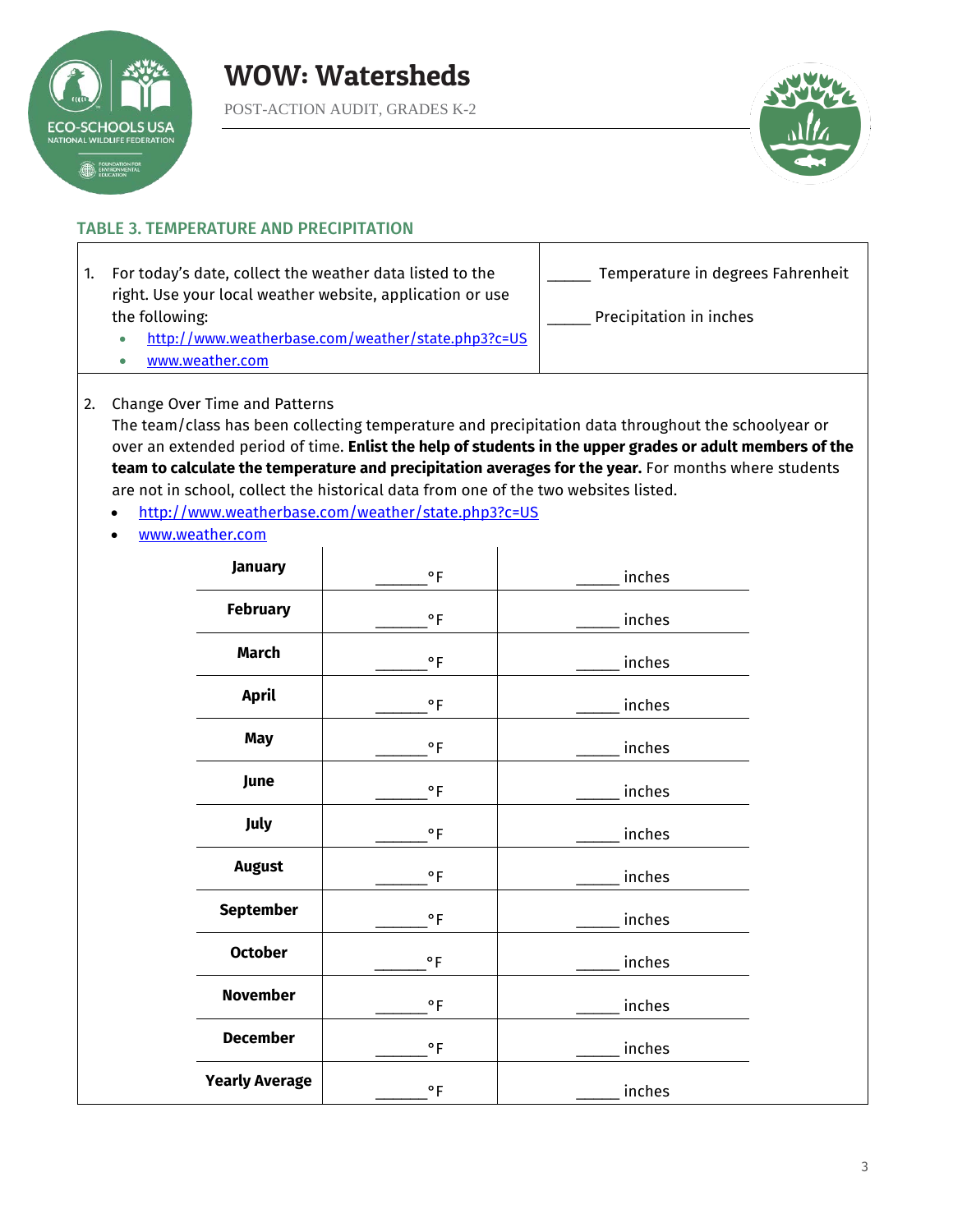

POST-ACTION AUDIT, GRADES K-2



#### **Think about the following questions as you summarize the data in Table 3.**

- 1. Did temperature and precipitation changed over the year? Explain.
- 2. Did weather impact the study site? Impact animal homes? Explain.
- 3. Describe one action the team/class took to help wildlife deal with weather impacts, such as floods, drought, development or pollution?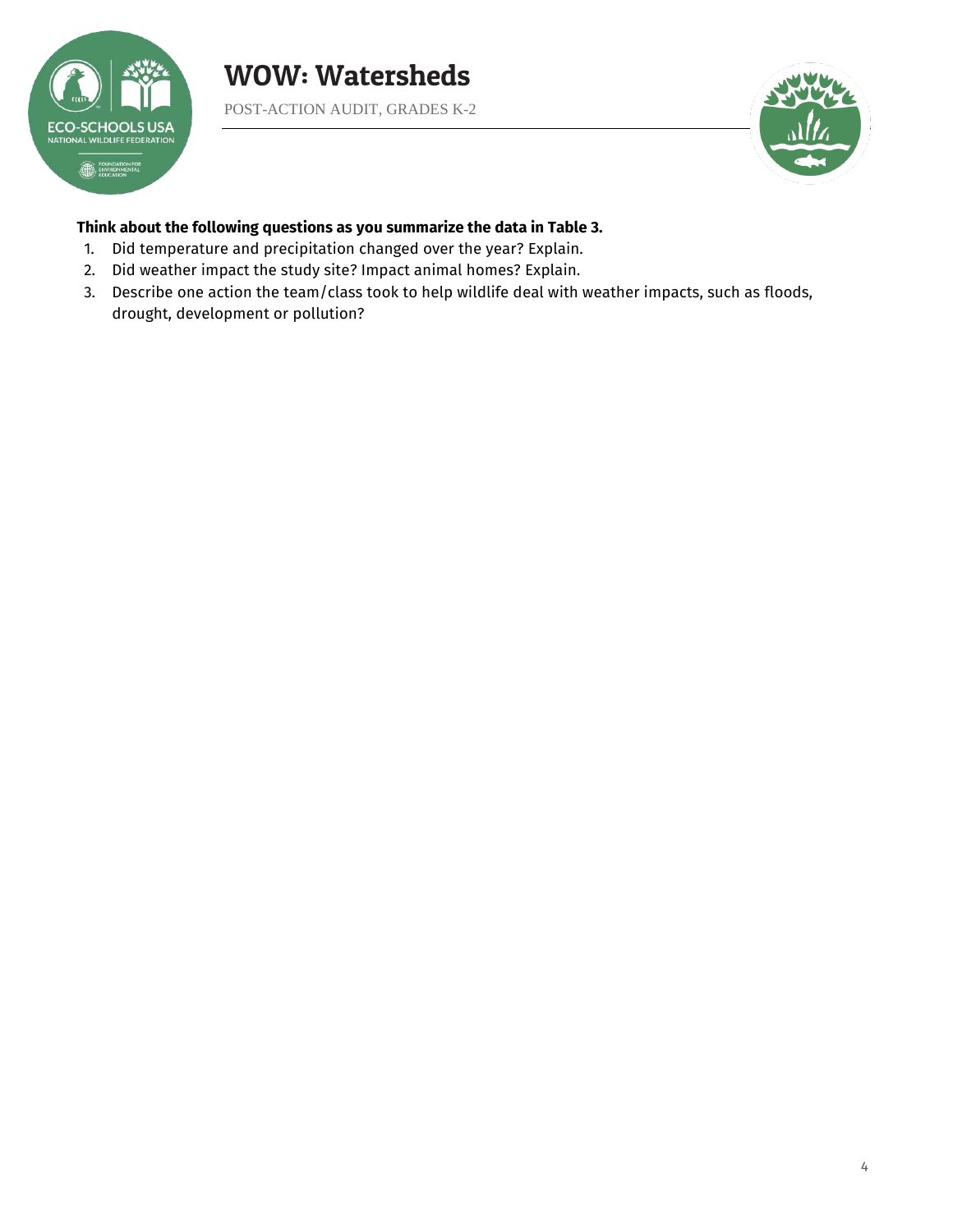

POST-ACTION AUDIT, GRADES K-2



**TABLES 4, 5 and 6**. Consider contacting a watershed outreach coordinator (city water department) college or university, or local watershed non-profit. Their involvement is a great way to connect to the community, inspire students, demonstrate career possibilities and share resource expertise. If you cannot conduct a study within your watershed please determine the best way to gather the data, i.e. a phone call, an email or ideally a SKYPE, Zoom or Google Hangout with someone who works as a biologist, ecologist, volunteer, etc. at your nearest water quality or soil quality monitoring station. Contact your city's water department for resources specialists or recommendations.

Remember the water within the watershed is a network of connected systems. Water quality and/or pollutants upstream impact water quality downstream. Whether or not you are physically able to go to a nearby creek, stream, river, lake, etc., students can still collect water and soil data from samples you bring to the classroom for investigation.

Invite parents and community members to participate in the auditing process. Students can take on the role of educator by working with volunteers on citizen science. This experience is a great way to build community.

#### TABLE 4. LANDSCAPE

| 1. | Take a second panoramic or set of images of your study area and insert them in the summary for Table 4.<br>Be prepared to explain how the study site has changed from the first set(s) of photos to the post-action<br>set of photos. If you are unable to be at your study site, use Google Earth or Google Maps, locating your<br>study site using the GPS coordinates from Table 1. Take screen shots of the features listed below. |  |                       |  |                                      |
|----|----------------------------------------------------------------------------------------------------------------------------------------------------------------------------------------------------------------------------------------------------------------------------------------------------------------------------------------------------------------------------------------------------------------------------------------|--|-----------------------|--|--------------------------------------|
|    | In the photo you want to see the following features.                                                                                                                                                                                                                                                                                                                                                                                   |  |                       |  |                                      |
|    |                                                                                                                                                                                                                                                                                                                                                                                                                                        |  |                       |  |                                      |
|    | Waterbody<br>$\bullet$                                                                                                                                                                                                                                                                                                                                                                                                                 |  |                       |  |                                      |
|    | Surrounding land features                                                                                                                                                                                                                                                                                                                                                                                                              |  |                       |  |                                      |
|    | 2. From your study site what types of land do you see?                                                                                                                                                                                                                                                                                                                                                                                 |  |                       |  |                                      |
|    | Forested-private land                                                                                                                                                                                                                                                                                                                                                                                                                  |  | Forested-public land  |  | Open green space<br>(such as a park) |
|    | Open space-rocky or little                                                                                                                                                                                                                                                                                                                                                                                                             |  | Housing or businesses |  | Farm/ranch (crops or                 |
|    | Banks of the waterbody<br>vegetation                                                                                                                                                                                                                                                                                                                                                                                                   |  |                       |  | animals)                             |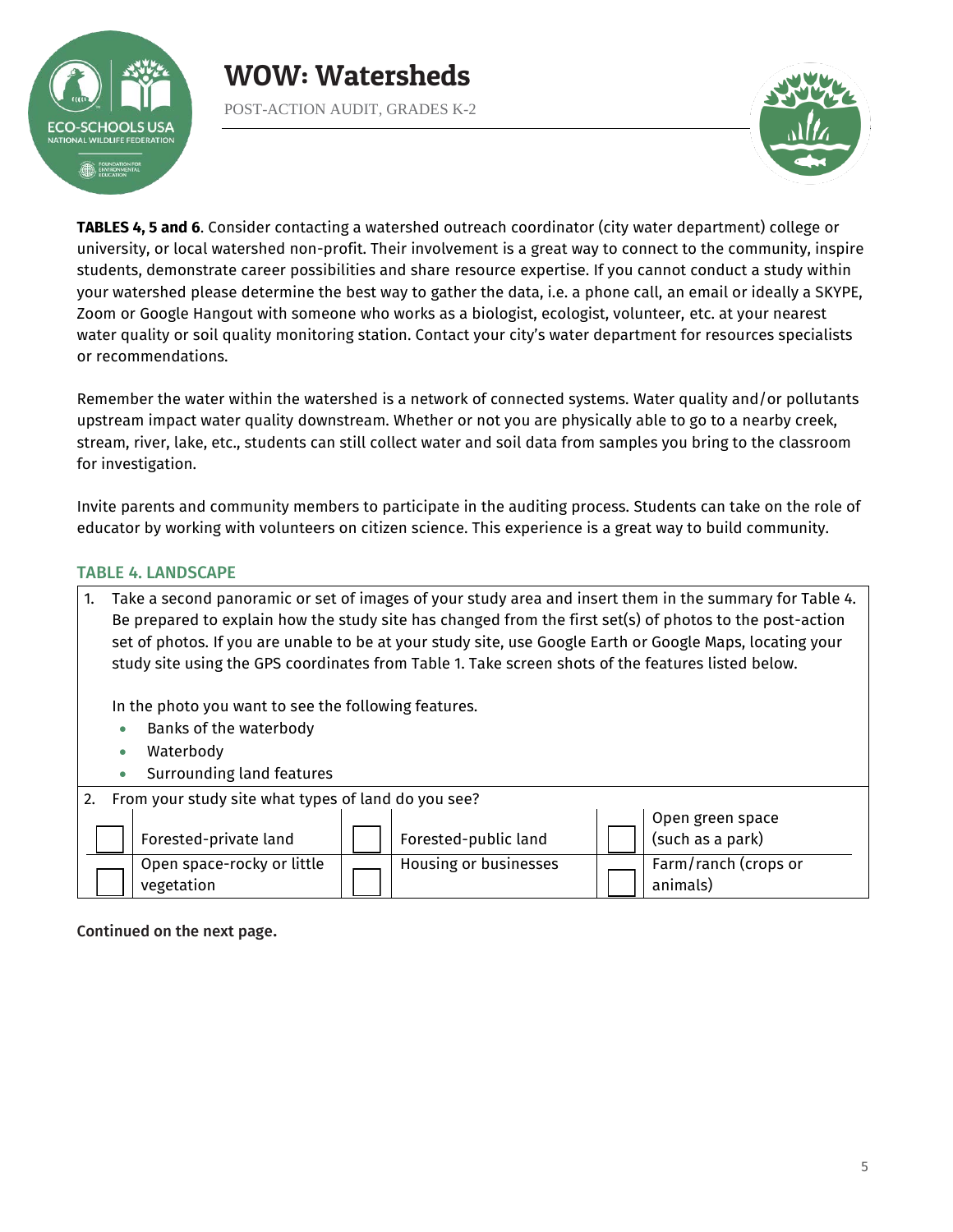



**Insert photos here.** Compare and contrast photos from the baseline to the most recent set of photos (if this site has been studied over multiple years, review all images).

#### **Think about the following questions as you summarize the information in Table 4.**

- 1. Have students observed changes to the landscape since the baseline audit? Explain.
- 2. If changes have been observed, how might the changes impact the waterbody or wildlife?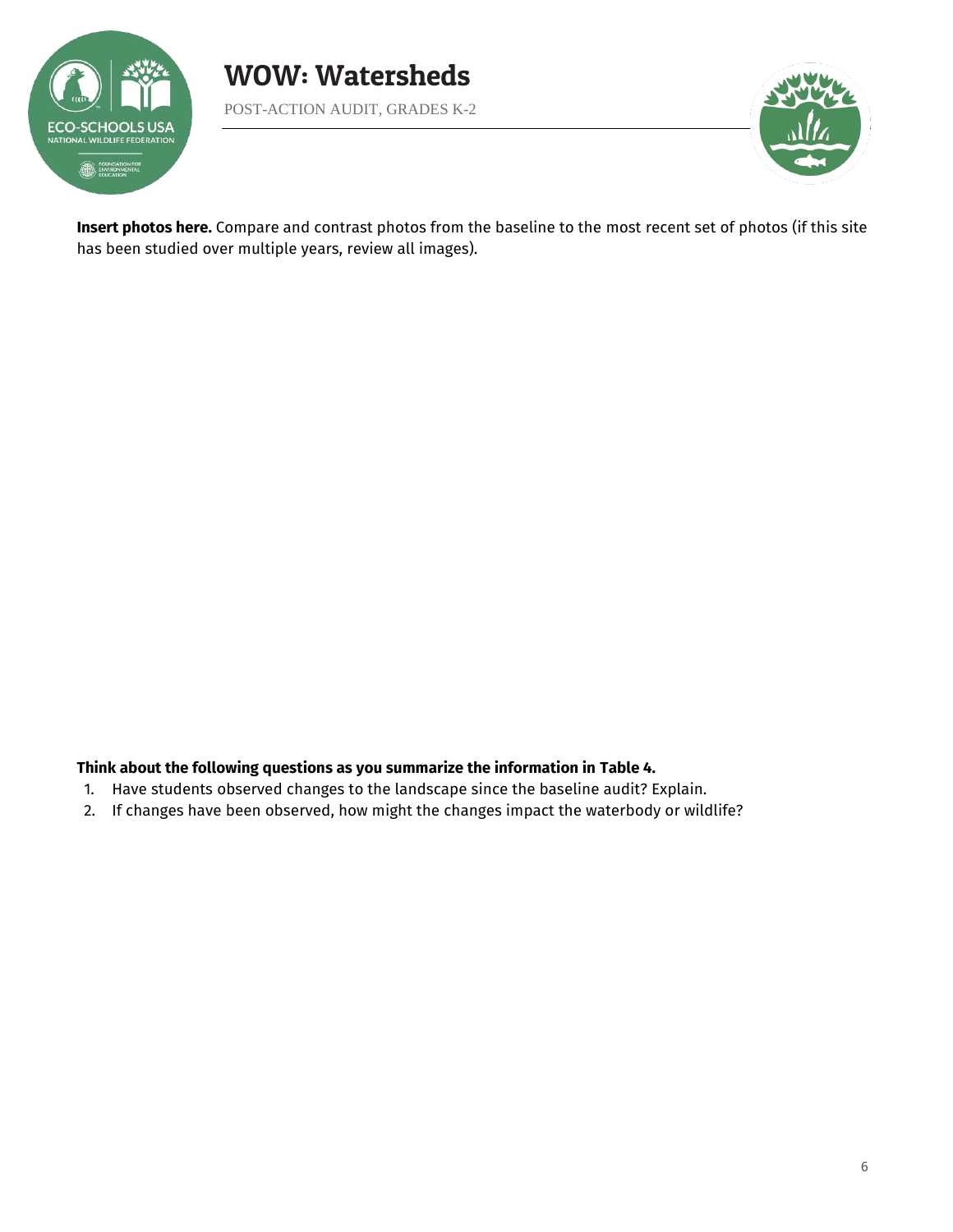



#### TABLE 5. SOIL AND WATER QUALTIY

| 1. | Soil Temperature                                                                                    | Soil pH<br>2.                                         |
|----|-----------------------------------------------------------------------------------------------------|-------------------------------------------------------|
|    |                                                                                                     |                                                       |
|    |                                                                                                     | Test 1 _______ pH level                               |
|    | Test $2 \_\_\_\$ °F                                                                                 | Test 2 ______ pH level                                |
|    | Test $3$ _________ $\circ$ F                                                                        | Test 3 _______ pH level                               |
|    |                                                                                                     |                                                       |
|    |                                                                                                     | $\bigcirc$ Acidic $\bigcirc$ Neutral $\bigcirc$ Basic |
| 3. | Is there trash on the ground that you can see                                                       | $\bigcap$ Yes $\bigcap$ No                            |
|    | from the study site?                                                                                |                                                       |
| 4. | Describe how the soil looks, feels and smells. Come to a consensus with the class/team on 5-10 soil |                                                       |
|    | descriptors.                                                                                        |                                                       |
|    |                                                                                                     |                                                       |
| 5. | <b>Water Temperature</b>                                                                            | Water pH<br>6.                                        |
|    |                                                                                                     |                                                       |
|    | Test $1 \_\_\_$ °F                                                                                  | Test 1______ pH level                                 |
|    | Test 2 _________ $\circ$ F                                                                          | Test 2 _____ pH level                                 |
|    | Test $3 \_$ °F                                                                                      | Test 3 ______ pH level                                |
|    |                                                                                                     | $\bigcirc$ Acidic $\bigcirc$ Neutral $\bigcirc$ Basic |
| 7. | Transparency                                                                                        |                                                       |
|    | Test 1 ______ cm Test 2 ______ cm Test 3 ______ cm $\Box$ greater than depth of transparency tube   |                                                       |
|    | 8. Is there trash in the waterbody that you can see?                                                | $\bigcap$ Yes $\bigcirc$ No                           |
| 9. | Is it raining now or has it rained in the last 24                                                   |                                                       |
|    | hours? Stormwater runoff from surrounding                                                           |                                                       |
|    | areas can impact watershed quality and                                                              |                                                       |
|    | appearance, including temperatures and pH. If                                                       |                                                       |
|    | possible, monitor and track temperature and pH                                                      | $\bigcap$ Yes $\bigcap$ No                            |
|    | throughout the schoolyear. Help students                                                            |                                                       |
|    | identify patterns, see how data changes as                                                          |                                                       |
|    | seasons change and problem solve big changes                                                        |                                                       |
|    | in data (What could be happening/why are our                                                        |                                                       |
|    | numbers so different than before?)                                                                  |                                                       |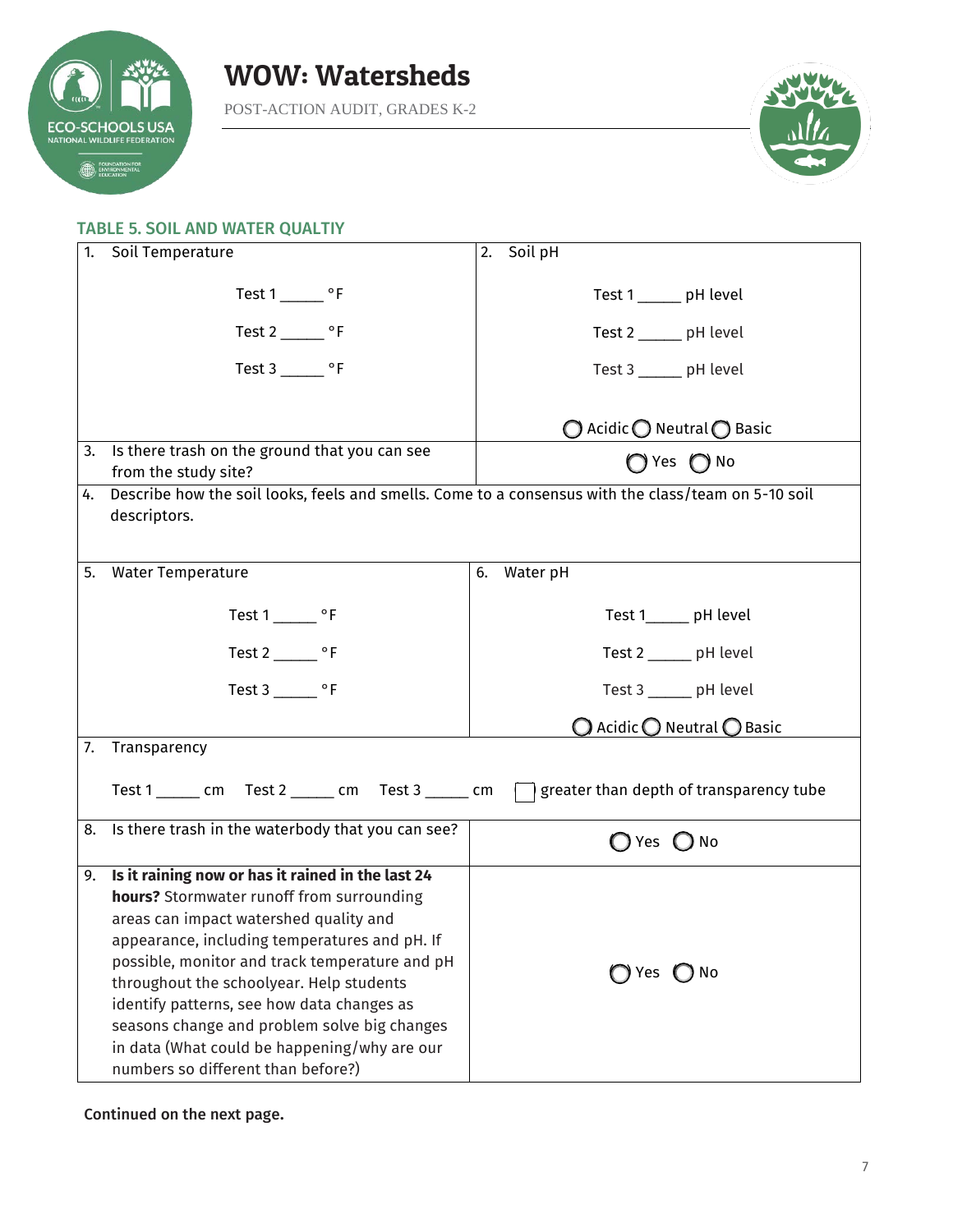

POST-ACTION AUDIT, GRADES K-2



#### T**hink about the following questions as you summarize the data in Tables 5.**

1. Review why it is important to observe and test soil and water at the study site?

- 2. Review the impacts trash on the land or in the water have on,
	- Water quality
	- Soil quality
	- Wildlife
- 3. Describe one action the team/class took to be better watershed stewards?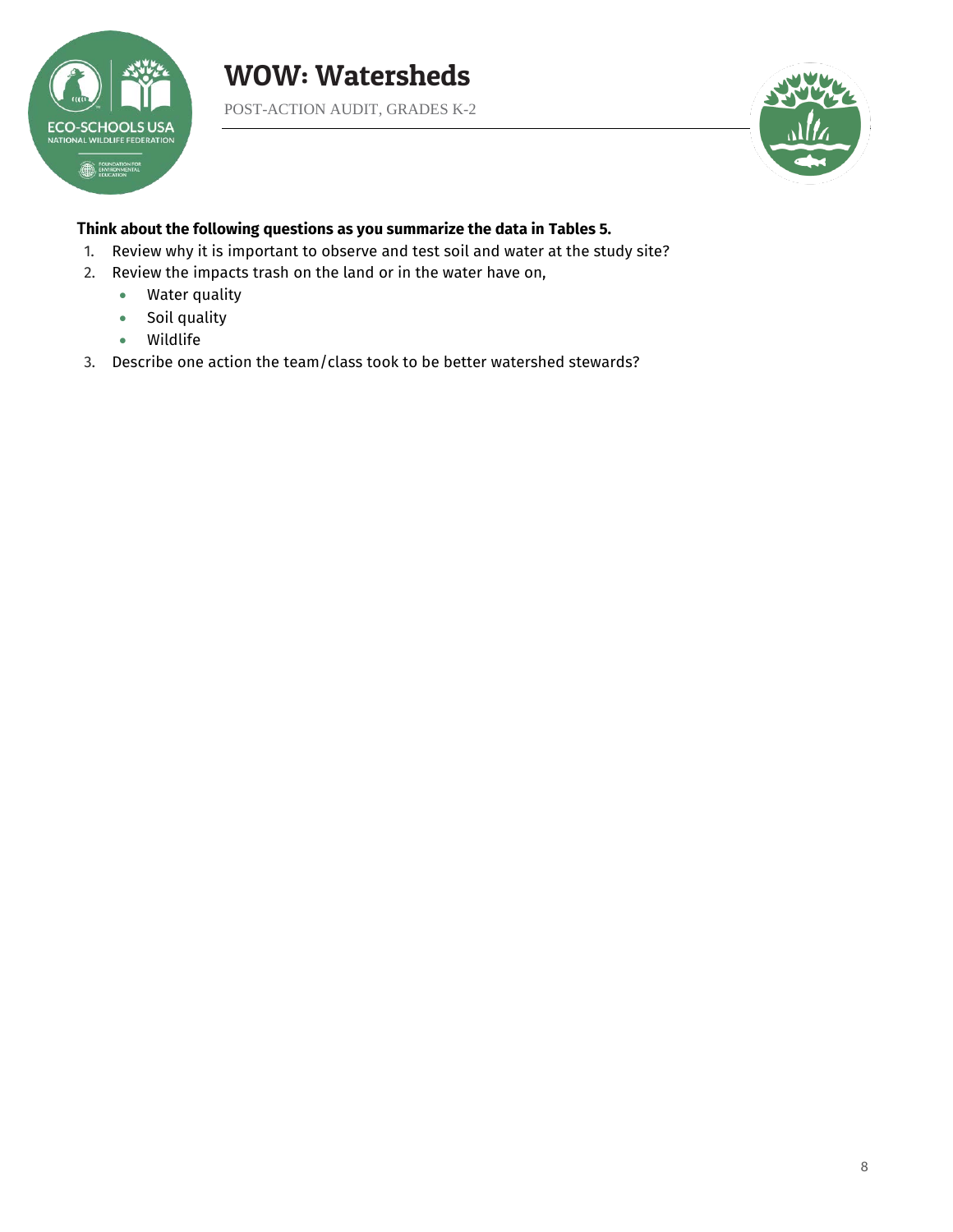

POST-ACTION AUDIT, GRADES K-2



Consider contacting a watershed outreach coordinator (city water department) college or university, or local watershed non-profit. Their involvement is a great way to connect to the community, inspire students, demonstrate career possibilities and share resource expertise. If you cannot conduct a study at your watershed please determine the best way to gather the data, i.e. a phone call, an email or ideally a SKYPE or Google Hangout with someone who works as a biologist, ecologist, volunteer, etc. at your nearest watershed monitoring station. Contact your city's water department for resources specialists or recommendations.

Remember the water in your watershed has a direct connection upstream and downstream to your location. Whether or not you are physically able to go to a nearby creek, stream, river, lake, etc., students can still collect water and soil data from samples you bring to the classroom for investigation.

Involve parents in their child's learning. Invite parents to participate in the auditing process, especially the macroinvertebrate studies. Animal counts are a fun family experience and a great way to connect families to nature.

#### TABLE 6. WILDLIFE

|    |                                                                          | amphibians<br>birds                        |
|----|--------------------------------------------------------------------------|--------------------------------------------|
|    |                                                                          | fish<br>insects                            |
| 1. | Count how many different plants and animals are<br>observed on this day? | reptiles<br>mammals                        |
|    |                                                                          | aquatic plants _____<br>terrestrial plants |
|    |                                                                          | total plants and animals observed          |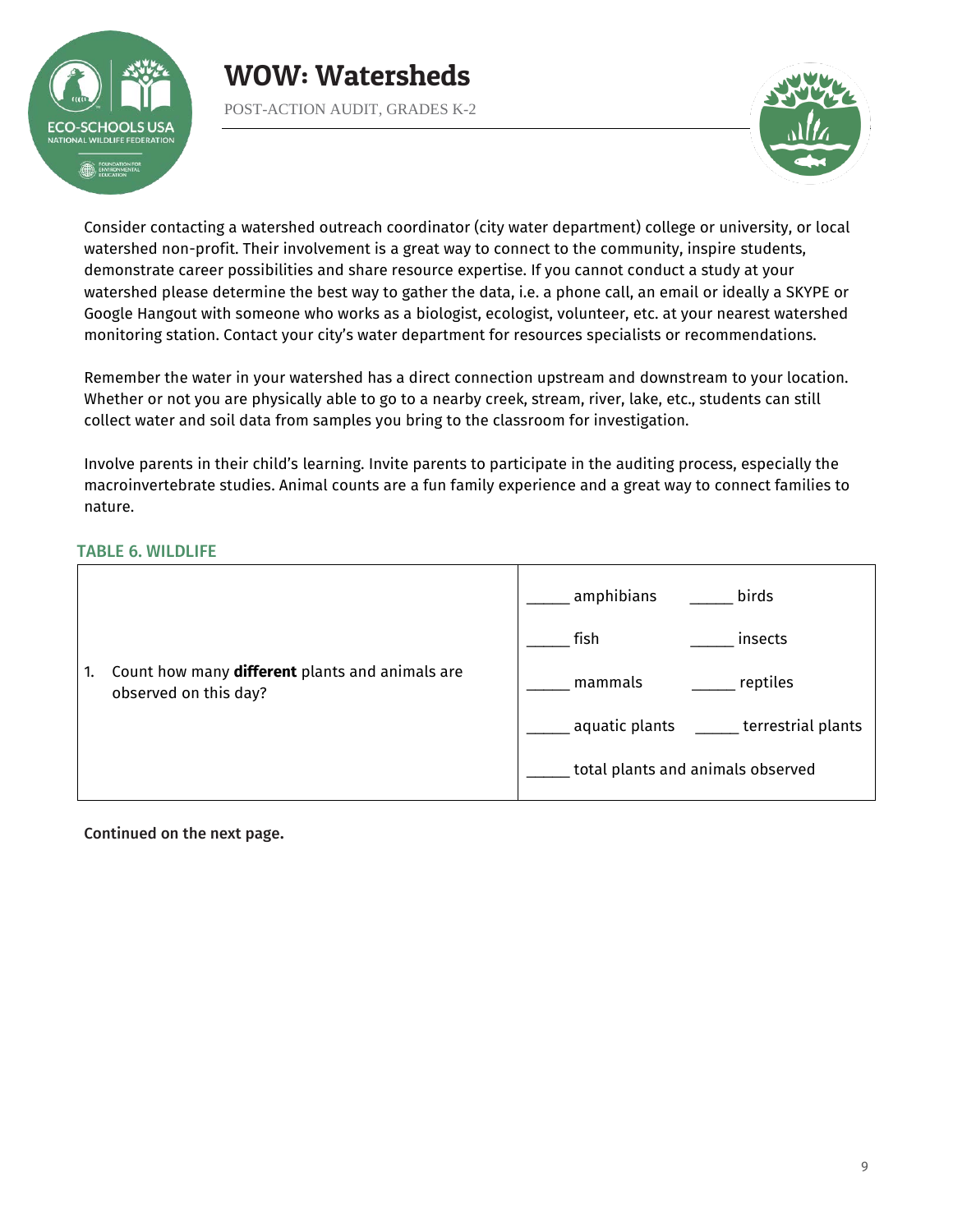



**Volunteers needed for macroinvertebrate studies**. Consider speaking to a resource expert before completing this section. They may have materials that you can borrow or they may be able to come assist you.

There are several macroinvertebrate resources, such as Stroud or GLOBE. Please use a resource that works best for your team.

Stroud -<http://www.stroudcenter.org/macros/>GLOBE -<https://goo.gl/p6niFW>

**To help you with identification** and assessment please refer to the handout on the WOW-Audits page, titled Macroinvertebrate Studies Guide.

**Reminder:** Please attach photos or student work to the audit as evidence.

|    | How many macroinvertebrates were collected total? |  |
|----|---------------------------------------------------|--|
| 3. | How many different types were collected?          |  |

**Insert photos here.**